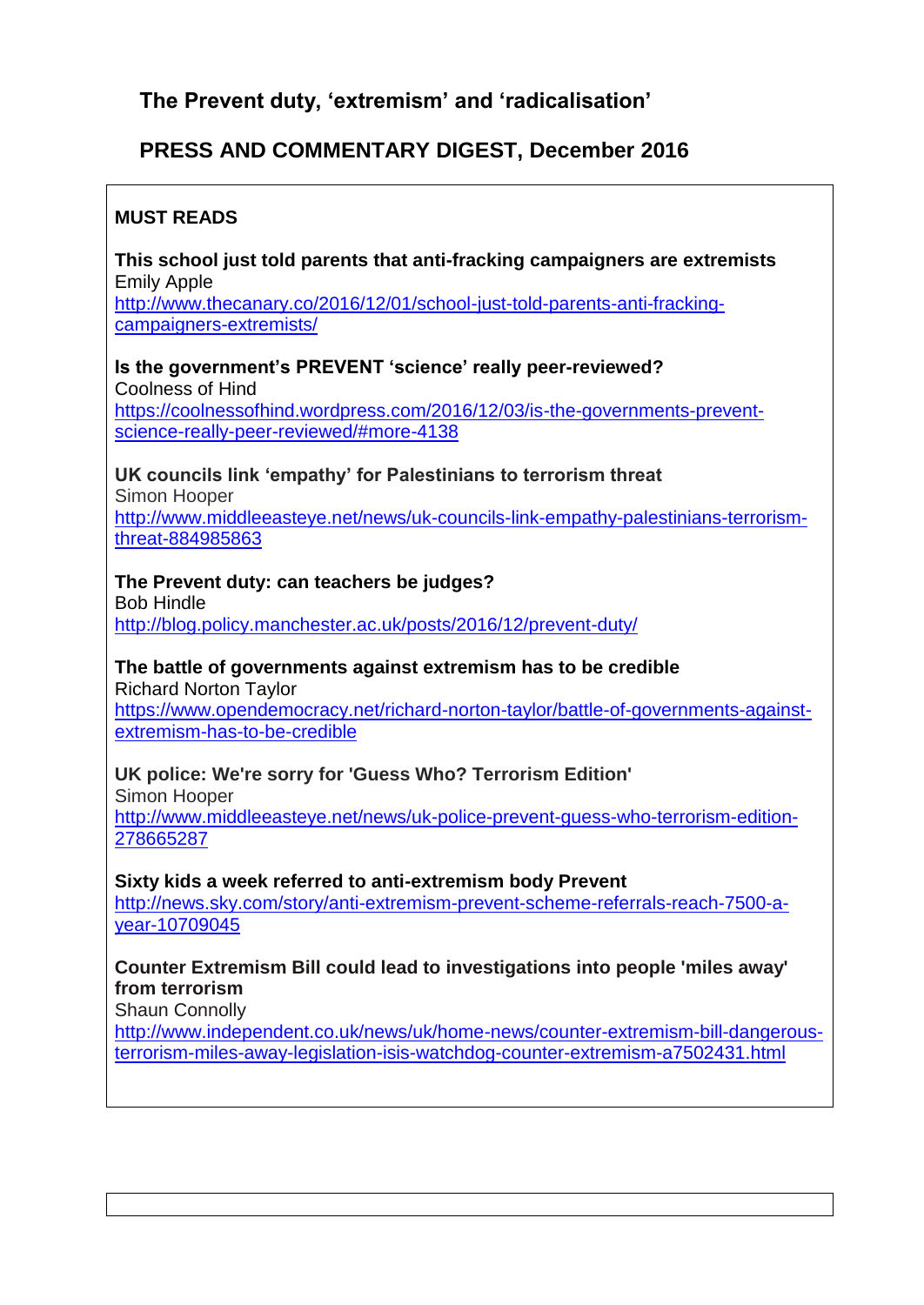## **REPORTS AND RESEARCH**

**Unsettled Belonging: A survey of Britain's Muslim communities** Policy Exchange [https://policyexchange.org.uk/publication/unsettled-belonging-a-survey-of-britains](https://policyexchange.org.uk/publication/unsettled-belonging-a-survey-of-britains-muslim-communities/)[muslim-communities/](https://policyexchange.org.uk/publication/unsettled-belonging-a-survey-of-britains-muslim-communities/)

# **TEACHING RESOURCES**

**The ACT Building Resilience Project** Association for Citizenship Teaching [http://www.teachingcitizenship.org.uk/act-building-resilience](http://www.teachingcitizenship.org.uk/act-building-resilience-project?dm_i=67A,4MXC4,W1B3I,H9T0I,1)project?dm\_i=67A,4MXC4,W1B3I,H9T0I,1

The ACT Building Resilience Project involves teachers in schools developing innovative teaching strategies to build children's criticality and resilience to extremism and being drawn into terrorism.

01.12.16

**Fury as Driffield School lists fracking groups alongside Islamic State in anti-terrorism advice**

[http://www.hulldailymail.co.uk/fury-as-driffield-school-lists-fracking-groups](http://www.hulldailymail.co.uk/fury-as-driffield-school-lists-fracking-groups-alongside-islamic-state-in-anti-terrorism-advice/story-29949766-detail/story.html)[alongside-islamic-state-in-anti-terrorism-advice/story-29949766](http://www.hulldailymail.co.uk/fury-as-driffield-school-lists-fracking-groups-alongside-islamic-state-in-anti-terrorism-advice/story-29949766-detail/story.html) [detail/story.html](http://www.hulldailymail.co.uk/fury-as-driffield-school-lists-fracking-groups-alongside-islamic-state-in-anti-terrorism-advice/story-29949766-detail/story.html)

### **This school just told parents that anti-fracking campaigners are extremists**

Emily Apple [http://www.thecanary.co/2016/12/01/school-just-told-parents-anti-fracking](http://www.thecanary.co/2016/12/01/school-just-told-parents-anti-fracking-campaigners-extremists/)[campaigners-extremists/](http://www.thecanary.co/2016/12/01/school-just-told-parents-anti-fracking-campaigners-extremists/)

02.12.16

**UK Muslims show worrying belief in conspiracy theories, claims thinktank**

Alan Travis

[https://www.theguardian.com/world/2016/dec/02/uk-muslims-show-worrying](https://www.theguardian.com/world/2016/dec/02/uk-muslims-show-worrying-belief-in-conspiracy-theories-claims-thinktank)[belief-in-conspiracy-theories-claims-thinktank](https://www.theguardian.com/world/2016/dec/02/uk-muslims-show-worrying-belief-in-conspiracy-theories-claims-thinktank)

### **Driffield headmaster sorry for linking anti-fracking to Islamic State in school newsletter**

Ben Barnett

[http://www.yorkshirepost.co.uk/news/driffield-headmaster-sorry-for-linking](http://www.yorkshirepost.co.uk/news/driffield-headmaster-sorry-for-linking-anti-fracking-to-islamic-state-in-school-newsletter-1-8271878)[anti-fracking-to-islamic-state-in-school-newsletter-1-8271878](http://www.yorkshirepost.co.uk/news/driffield-headmaster-sorry-for-linking-anti-fracking-to-islamic-state-in-school-newsletter-1-8271878)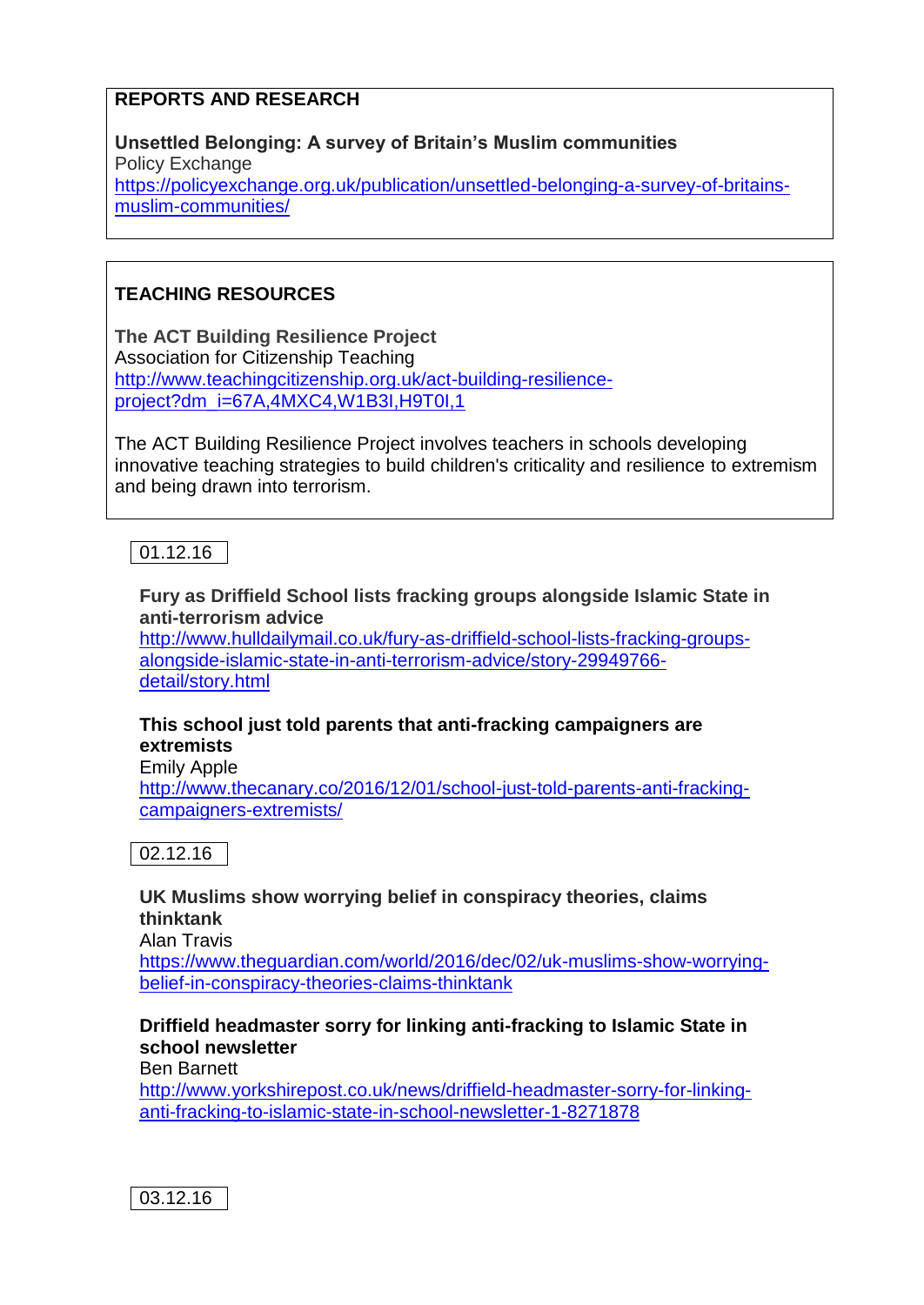#### **Is the government's PREVENT 'science' really peer-reviewed?** Coolness of Hind [https://coolnessofhind.wordpress.com/2016/12/03/is-the-governments-](https://coolnessofhind.wordpress.com/2016/12/03/is-the-governments-prevent-science-really-peer-reviewed/#more-4138)

# [prevent-science-really-peer-reviewed/#more-4138](https://coolnessofhind.wordpress.com/2016/12/03/is-the-governments-prevent-science-really-peer-reviewed/#more-4138)

#### **Prevent: why the UK's counter-extremism programme is toxic** Jamil Hussein

[https://www.alaraby.co.uk/english/comment/2016/12/3/prevent-why-the-uks](https://www.alaraby.co.uk/english/comment/2016/12/3/prevent-why-the-uks-counter-extremism-programme-is-toxic)[counter-extremism-programme-is-toxic](https://www.alaraby.co.uk/english/comment/2016/12/3/prevent-why-the-uks-counter-extremism-programme-is-toxic)

05.12.16

**City of York Council's anti-fracking terrorism links 'ludicrous'** <http://www.bbc.co.uk/news/uk-england-york-north-yorkshire-38213179>

### **Another century, another witch-hunt: this time it's poor Muslim women Abby Day**

[https://theconversation.com/another-century-another-witch-hunt-this-time-its](https://theconversation.com/another-century-another-witch-hunt-this-time-its-poor-muslim-women-69923)[poor-muslim-women-69923](https://theconversation.com/another-century-another-witch-hunt-this-time-its-poor-muslim-women-69923)

# **Casey report criticised for focus on UK Muslim communities**

Matthew Taylor [https://www.theguardian.com/society/2016/dec/05/casey-report-criticised-for](https://www.theguardian.com/society/2016/dec/05/casey-report-criticised-for-focus-on-uk-muslim-communities)[focus-on-uk-muslim-communities](https://www.theguardian.com/society/2016/dec/05/casey-report-criticised-for-focus-on-uk-muslim-communities)

## **Louise Casey's integration plan is behind the times**

Alan Travis [https://www.theguardian.com/uk-news/2016/dec/05/louise-caseys-integration](https://www.theguardian.com/uk-news/2016/dec/05/louise-caseys-integration-plan-is-behind-the-times)[plan-is-behind-the-times](https://www.theguardian.com/uk-news/2016/dec/05/louise-caseys-integration-plan-is-behind-the-times)

06.12.16

## **'Prevent' counter-extremism strategy faces legal challenge**

Divya Talwar <http://www.bbc.co.uk/news/uk-38209567>

# **Theresa May's government condemned for driving 'more austerity and more racism' after integration review**

Lizzie Dearden

[http://www.independent.co.uk/news/uk/home-news/integration-review-dame](http://www.independent.co.uk/news/uk/home-news/integration-review-dame-louise-casey-british-muslims-division-segregation-racism-islamophobia-a7458126.html)[louise-casey-british-muslims-division-segregation-racism-islamophobia](http://www.independent.co.uk/news/uk/home-news/integration-review-dame-louise-casey-british-muslims-division-segregation-racism-islamophobia-a7458126.html)[a7458126.html](http://www.independent.co.uk/news/uk/home-news/integration-review-dame-louise-casey-british-muslims-division-segregation-racism-islamophobia-a7458126.html)

### **'Prevent' strategy to be challenged for first time in British high court** Areeb Ullah

[http://www.middleeasteye.net/news/prevent-strategy-be-challenged-first-time](http://www.middleeasteye.net/news/prevent-strategy-be-challenged-first-time-british-high-court-122307658)[british-high-court-122307658](http://www.middleeasteye.net/news/prevent-strategy-be-challenged-first-time-british-high-court-122307658)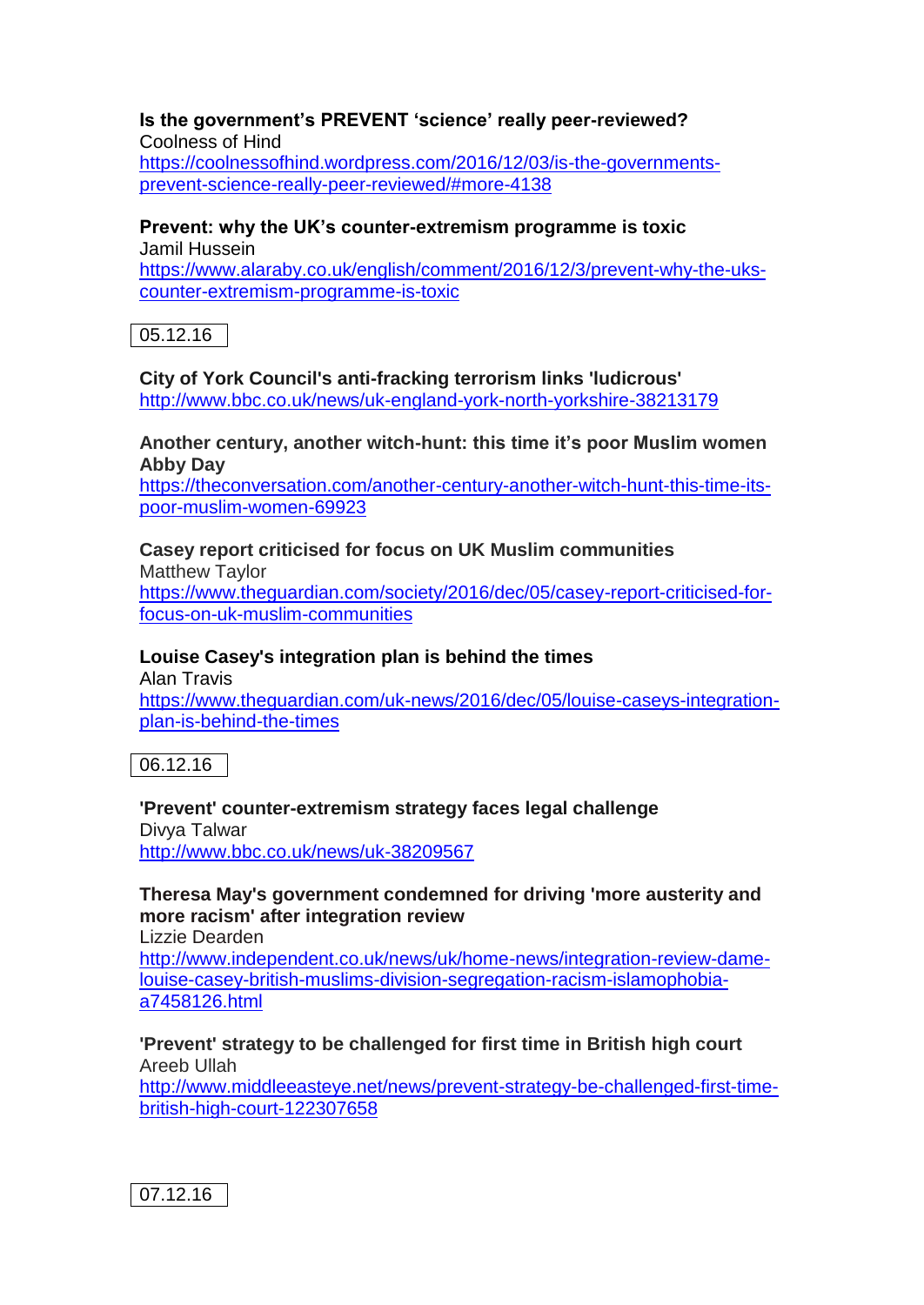### **The campaign against Prevent is based on myths and distortion – and it's helping Islamic extremists thrive**

Rupert Sutton

[http://www.telegraph.co.uk/news/2016/12/07/campaign-against-prevent](http://www.telegraph.co.uk/news/2016/12/07/campaign-against-prevent-based-myths-distortion-helping-islamic/)[based-myths-distortion-helping-islamic/](http://www.telegraph.co.uk/news/2016/12/07/campaign-against-prevent-based-myths-distortion-helping-islamic/)

### **Why the Prevent strategy is harming integration rather than helping it in Bristol's communities**

Michael Yong [http://www.bristolpost.co.uk/why-the-prevent-strategy-is-harming-integration](http://www.bristolpost.co.uk/why-the-prevent-strategy-is-harming-integration-rather-than-helping-it-in-bristol-s-communities/story-29966219-detail/story.html)[rather-than-helping-it-in-bristol-s-communities/story-29966219](http://www.bristolpost.co.uk/why-the-prevent-strategy-is-harming-integration-rather-than-helping-it-in-bristol-s-communities/story-29966219-detail/story.html) [detail/story.html](http://www.bristolpost.co.uk/why-the-prevent-strategy-is-harming-integration-rather-than-helping-it-in-bristol-s-communities/story-29966219-detail/story.html)

## **The Casey Review: From the Jewish to the Muslim ghetto**

Jahangir Mohammed [http://5pillarsuk.com/2016/12/07/the-casey-review-from-the-jewish-to-the](http://5pillarsuk.com/2016/12/07/the-casey-review-from-the-jewish-to-the-muslim-ghetto/)[muslim-ghetto/](http://5pillarsuk.com/2016/12/07/the-casey-review-from-the-jewish-to-the-muslim-ghetto/)



# **Failing to Counter Extremism in Schools is Islamophobic**

Louis Reynolds [http://www.strategicdialogue.org/failing-counter-extremism-schools](http://www.strategicdialogue.org/failing-counter-extremism-schools-islamophobic/)[islamophobic/](http://www.strategicdialogue.org/failing-counter-extremism-schools-islamophobic/)

10.12.16

### **Home Office forced to defend anti-fracking groups from extremism claims**

Mark Townsend and Ian Cobain

[https://www.theguardian.com/uk-news/2016/dec/10/home-office-defends-anti](https://www.theguardian.com/uk-news/2016/dec/10/home-office-defends-anti-fracking-groups-extremism-claims-prevent)[fracking-groups-extremism-claims-prevent](https://www.theguardian.com/uk-news/2016/dec/10/home-office-defends-anti-fracking-groups-extremism-claims-prevent)

## **A Review of the Louise Casey Review – 1**

Coolness of Hind [https://coolnessofhind.wordpress.com/2016/12/10/a-review-of-the-louise](https://coolnessofhind.wordpress.com/2016/12/10/a-review-of-the-louise-casey-review-1/)[casey-review-1/](https://coolnessofhind.wordpress.com/2016/12/10/a-review-of-the-louise-casey-review-1/)

 $|11.12.16|$ 

### **Summary of Our Legal Case Against Prevent** Salman Butt

<http://www.islam21c.com/politics/summary-legal-case-against-prevent/>

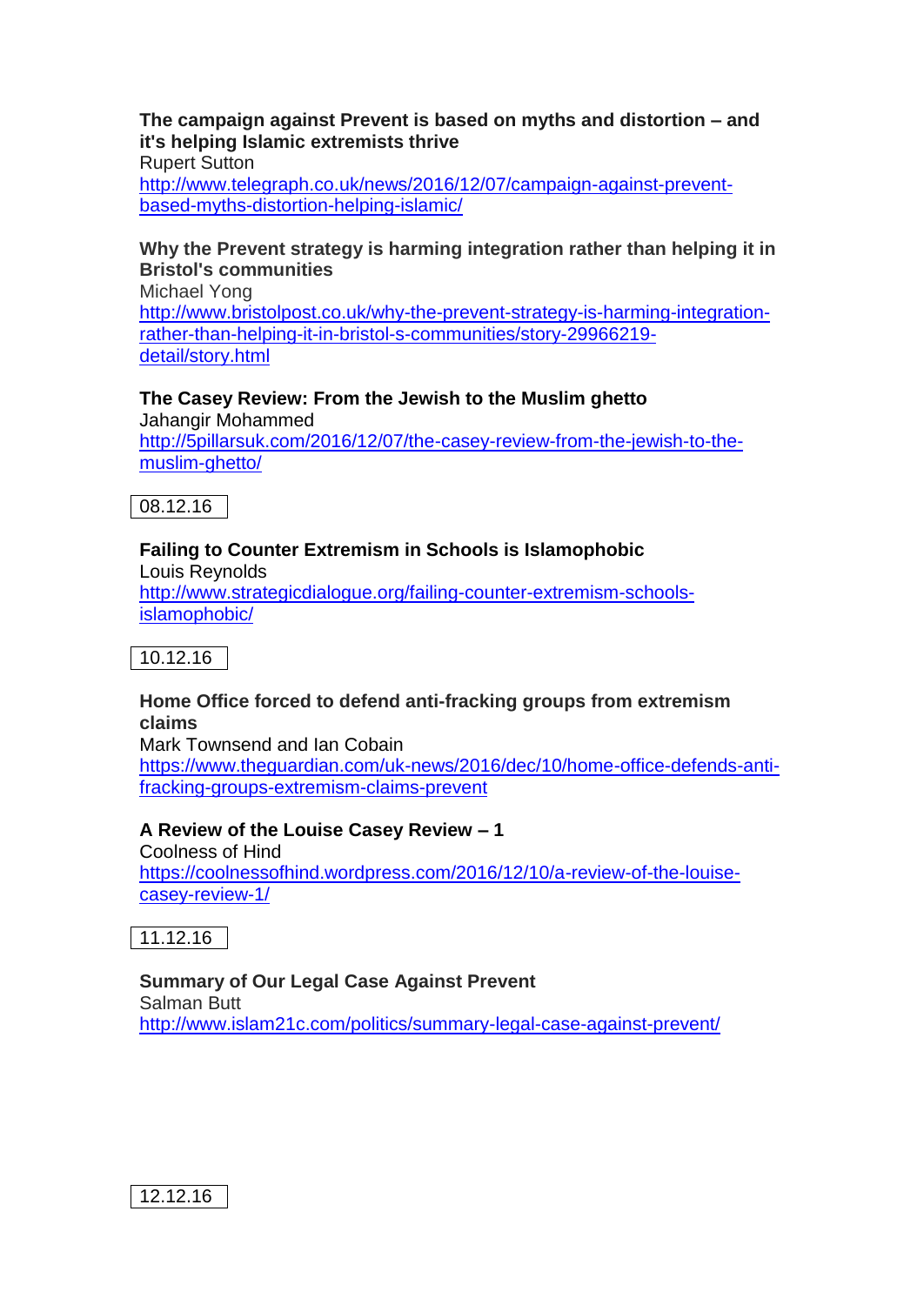### **A Review of the Louise Casey Review (2): A Paper Influenced by the Transatlantic Neocon Hate-Network**

Coolness of Hind

[https://coolnessofhind.wordpress.com/2016/12/12/a-review-of-the-louise](https://coolnessofhind.wordpress.com/2016/12/12/a-review-of-the-louise-casey-review-2-a-paper-influenced-by-the-transatlantic-neocon-hate-network/)[casey-review-2-a-paper-influenced-by-the-transatlantic-neocon-hate-network/](https://coolnessofhind.wordpress.com/2016/12/12/a-review-of-the-louise-casey-review-2-a-paper-influenced-by-the-transatlantic-neocon-hate-network/)

# 13.12.16

**Two Leicester schools take part in pilot scheme to prevent extremism** [http://www.leicestermercury.co.uk/leicester-schools-take-part-in-pilot-scheme](http://www.leicestermercury.co.uk/leicester-schools-take-part-in-pilot-scheme-to-prevent-extremism/story-29978824-detail/story.html)[to-prevent-extremism/story-29978824-detail/story.html](http://www.leicestermercury.co.uk/leicester-schools-take-part-in-pilot-scheme-to-prevent-extremism/story-29978824-detail/story.html)

# **UK councils link 'empathy' for Palestinians to terrorism threat**

Simon Hooper [http://www.middleeasteye.net/news/uk-councils-link-empathy-palestinians](http://www.middleeasteye.net/news/uk-councils-link-empathy-palestinians-terrorism-threat-884985863)[terrorism-threat-884985863](http://www.middleeasteye.net/news/uk-councils-link-empathy-palestinians-terrorism-threat-884985863)

# **Far right threat has slipped under the radar of a counter-extremism strategy targeting Muslims**

Bharath Ganesh

[https://theconversation.com/far-right-threat-has-slipped-under-the-radar-of-a](https://theconversation.com/far-right-threat-has-slipped-under-the-radar-of-a-counter-extremism-strategy-targeting-muslims-69605)[counter-extremism-strategy-targeting-muslims-69605](https://theconversation.com/far-right-threat-has-slipped-under-the-radar-of-a-counter-extremism-strategy-targeting-muslims-69605)

14.12.16

### **Banning extremist groups is more political symbolism than effective counter-terrorism**

Lee Jarvis and Tim Legrand [https://theconversation.com/banning-extremist-groups-is-more-political](https://theconversation.com/banning-extremist-groups-is-more-political-symbolism-than-effective-counter-terrorism-70296)[symbolism-than-effective-counter-terrorism-70296](https://theconversation.com/banning-extremist-groups-is-more-political-symbolism-than-effective-counter-terrorism-70296)

## **The Prevent duty: can teachers be judges?**

Bob Hindle <http://blog.policy.manchester.ac.uk/posts/2016/12/prevent-duty/>



### **Most terrorism arrests lead to no charge or conviction, figures show** Vikram Dodd

[https://www.theguardian.com/uk-news/2016/dec/15/most-terrorism-arrests](https://www.theguardian.com/uk-news/2016/dec/15/most-terrorism-arrests-lead-no-charge-conviction-figures-show)[lead-no-charge-conviction-figures-show](https://www.theguardian.com/uk-news/2016/dec/15/most-terrorism-arrests-lead-no-charge-conviction-figures-show)

### **Judge removes care order after successful radicalisation intervention** Luke Stevenson

[http://www.communitycare.co.uk/2016/12/15/parents-can-keep-children-care](http://www.communitycare.co.uk/2016/12/15/parents-can-keep-children-care-successful-radicalisation-intervention-judge-says/)[successful-radicalisation-intervention-judge-says/](http://www.communitycare.co.uk/2016/12/15/parents-can-keep-children-care-successful-radicalisation-intervention-judge-says/)

**Prevent isn't just about Islamist extremism – I've worked with a 10-year-**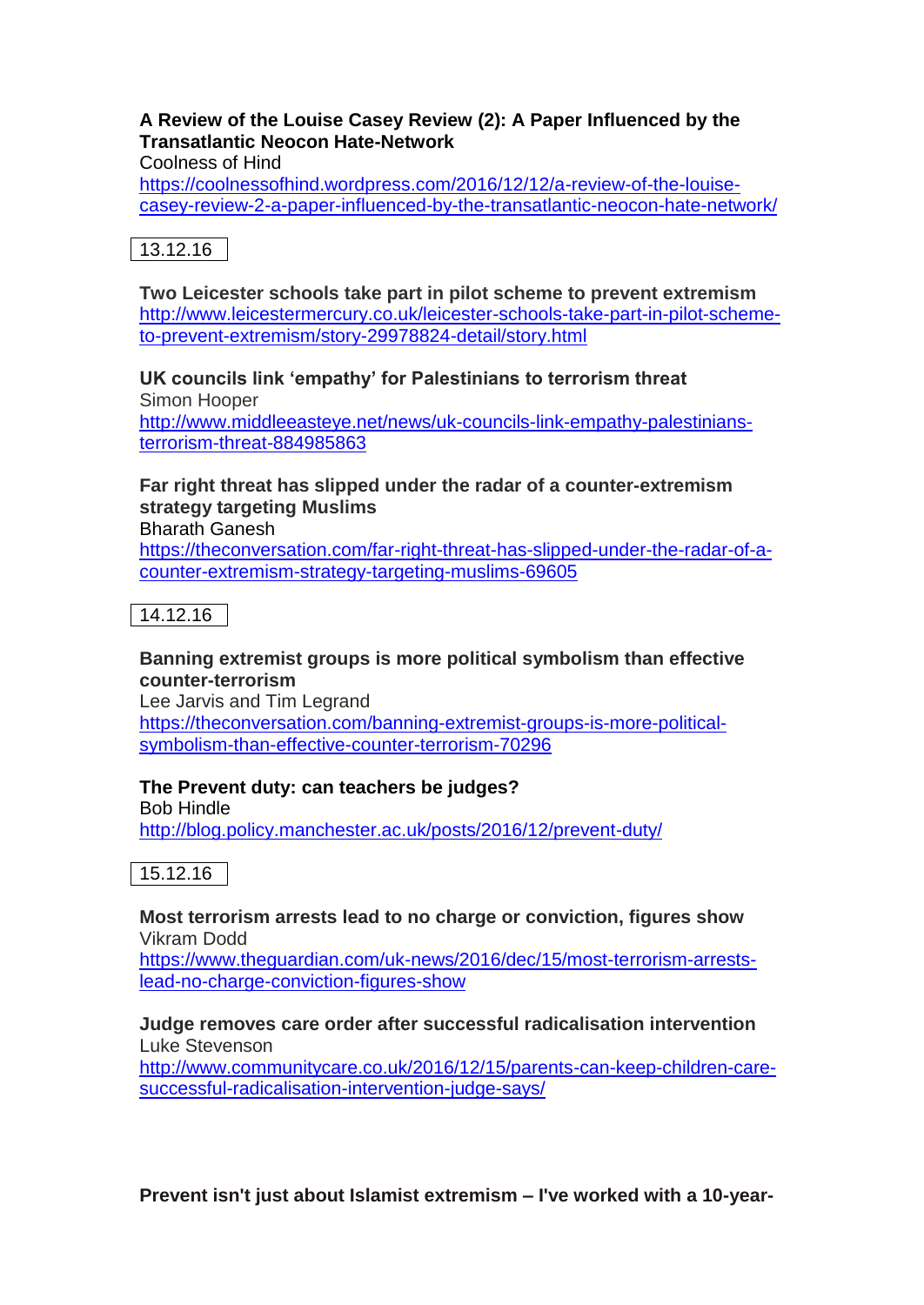## **old boy already immersed in Nazi culture**

Will Baldet

[http://www.independent.co.uk/voices/prevent-far-right-extremism-neo-nazi](http://www.independent.co.uk/voices/prevent-far-right-extremism-neo-nazi-white-supremecist-islamic-extremism-a7476906.html)[white-supremecist-islamic-extremism-a7476906.html](http://www.independent.co.uk/voices/prevent-far-right-extremism-neo-nazi-white-supremecist-islamic-extremism-a7476906.html)

## 16.12.16

### **A Review of the Louise Casey Review (3) – A Supremacist Far-Right, Neoconservative Screed of Double Standards and Muslim Minority Stigmatisation**

Coolness of Hind

[https://coolnessofhind.wordpress.com/2016/12/16/a-review-of-the-louise](https://coolnessofhind.wordpress.com/2016/12/16/a-review-of-the-louise-casey-review-3-a-supremacist-far-right-neoconservative-screed-of-double-standards-and-muslim-minority-stigmatisation/)[casey-review-3-a-supremacist-far-right-neoconservative-screed-of-double](https://coolnessofhind.wordpress.com/2016/12/16/a-review-of-the-louise-casey-review-3-a-supremacist-far-right-neoconservative-screed-of-double-standards-and-muslim-minority-stigmatisation/)[standards-and-muslim-minority-stigmatisation/](https://coolnessofhind.wordpress.com/2016/12/16/a-review-of-the-louise-casey-review-3-a-supremacist-far-right-neoconservative-screed-of-double-standards-and-muslim-minority-stigmatisation/)

**Schools are defining radicalisation, and it probably includes you** Emily Apple

[http://www.thecanary.co/2016/12/16/schools-defining-radicalisation-probably](http://www.thecanary.co/2016/12/16/schools-defining-radicalisation-probably-includes/)[includes/](http://www.thecanary.co/2016/12/16/schools-defining-radicalisation-probably-includes/)

18.12.16

### **Oath of allegiance will not beat radicalisation, says Diane Abbott** Nicola Slawson

[https://www.theguardian.com/politics/2016/dec/18/oath-of-allegiance-will-not](https://www.theguardian.com/politics/2016/dec/18/oath-of-allegiance-will-not-beat-radicalisation-says-diane-abbott)[beat-radicalisation-says-diane-abbott](https://www.theguardian.com/politics/2016/dec/18/oath-of-allegiance-will-not-beat-radicalisation-says-diane-abbott)

## **Sajid Javid proposes 'British values oath' in wake of Casey review of social integration**

Press Association

[https://www.theguardian.com/politics/2016/dec/18/sajid-javid-british-values](https://www.theguardian.com/politics/2016/dec/18/sajid-javid-british-values-oath-casey-review-social-integration)[oath-casey-review-social-integration](https://www.theguardian.com/politics/2016/dec/18/sajid-javid-british-values-oath-casey-review-social-integration)

### **Oath of allegiance will not beat radicalisation, says Diane Abbott** Nicola Slawson

[https://www.theguardian.com/politics/2016/dec/18/oath-of-allegiance-will-not](https://www.theguardian.com/politics/2016/dec/18/oath-of-allegiance-will-not-beat-radicalisation-says-diane-abbott)[beat-radicalisation-says-diane-abbott](https://www.theguardian.com/politics/2016/dec/18/oath-of-allegiance-will-not-beat-radicalisation-says-diane-abbott)

### **Forcing people who work in public office to pledge an oath to 'British values' is silly and not quite harmless**

[http://www.independent.co.uk/voices/editorials/forcing-people-who-work-in](http://www.independent.co.uk/voices/editorials/forcing-people-who-work-in-public-office-to-pledge-an-oath-to-british-values-is-silly-and-not-quite-a7482676.html)[public-office-to-pledge-an-oath-to-british-values-is-silly-and-not-quite](http://www.independent.co.uk/voices/editorials/forcing-people-who-work-in-public-office-to-pledge-an-oath-to-british-values-is-silly-and-not-quite-a7482676.html)[a7482676.html](http://www.independent.co.uk/voices/editorials/forcing-people-who-work-in-public-office-to-pledge-an-oath-to-british-values-is-silly-and-not-quite-a7482676.html)

19.12.16

# **A Review of the Louise Casey Review (4) – The Deformation of Islam and Minority Rights**

Coolness of Hind

[https://coolnessofhind.wordpress.com/2016/12/19/a-review-of-the-louise](https://coolnessofhind.wordpress.com/2016/12/19/a-review-of-the-louise-casey-review-4-the-deformation-of-islam-and-minority-rights/)[casey-review-4-the-deformation-of-islam-and-minority-rights/](https://coolnessofhind.wordpress.com/2016/12/19/a-review-of-the-louise-casey-review-4-the-deformation-of-islam-and-minority-rights/)

21.12.16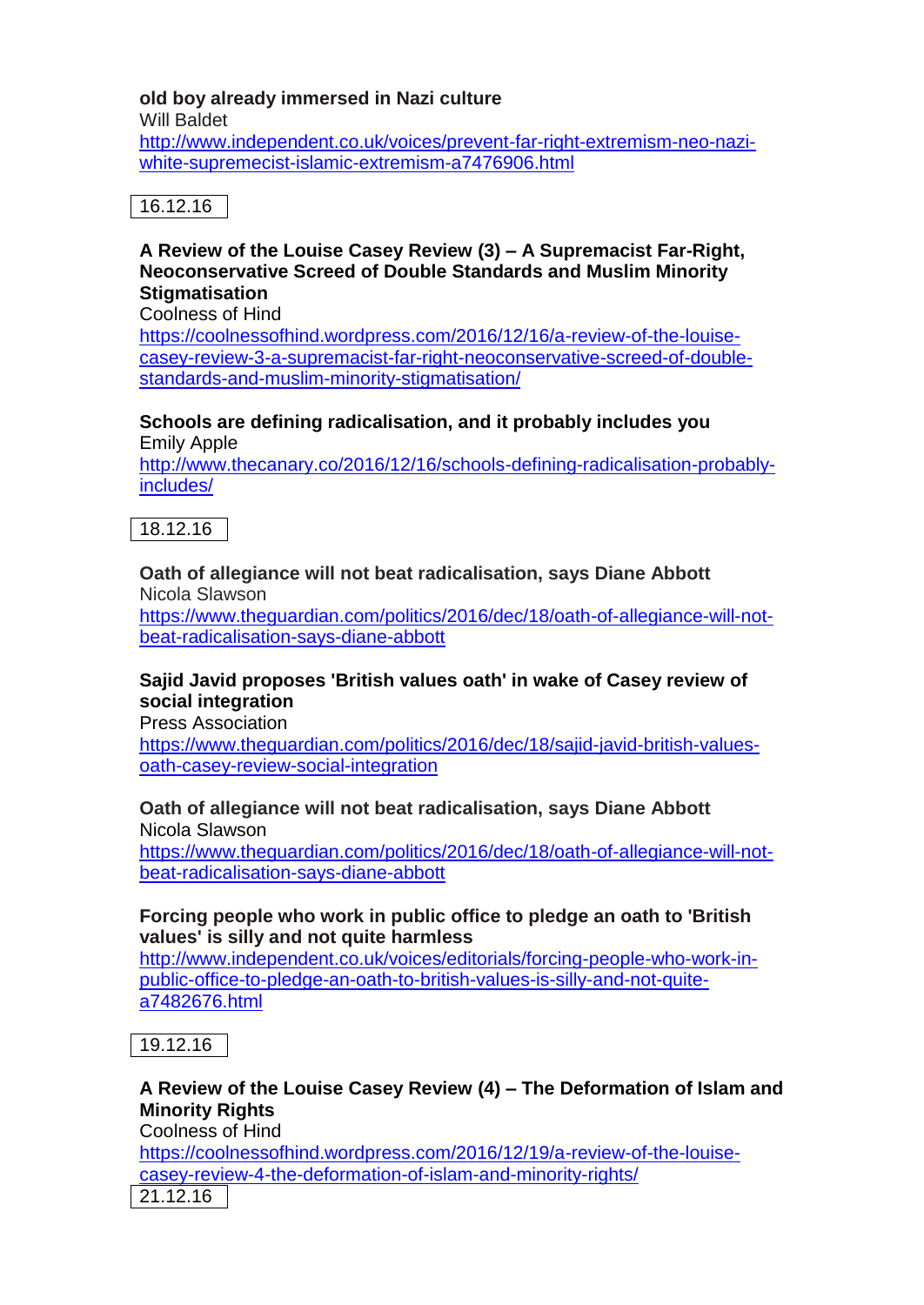#### **The battle of governments against extremism has to be credible**  Richard Norton Taylor

[https://www.opendemocracy.net/richard-norton-taylor/battle-of-governments](https://www.opendemocracy.net/richard-norton-taylor/battle-of-governments-against-extremism-has-to-be-credible)[against-extremism-has-to-be-credible](https://www.opendemocracy.net/richard-norton-taylor/battle-of-governments-against-extremism-has-to-be-credible)

# 23.12.16

### **A Review of the Louise Casey Review (5) – The Conveyor-Belt Theory, PREVENT and Project Spin**

Coolness of Hind [https://coolnessofhind.wordpress.com/2016/12/23/a-review-of-the-louise](https://coolnessofhind.wordpress.com/2016/12/23/a-review-of-the-louise-casey-review-5-the-conveyor-belt-theory-prevent-and-project-spin/)[casey-review-5-the-conveyor-belt-theory-prevent-and-project-spin/](https://coolnessofhind.wordpress.com/2016/12/23/a-review-of-the-louise-casey-review-5-the-conveyor-belt-theory-prevent-and-project-spin/)

**UK police: We're sorry for 'Guess Who? Terrorism Edition'** Simon Hooper [http://www.middleeasteye.net/news/uk-police-prevent-guess-who-terrorism](http://www.middleeasteye.net/news/uk-police-prevent-guess-who-terrorism-edition-278665287)[edition-278665287](http://www.middleeasteye.net/news/uk-police-prevent-guess-who-terrorism-edition-278665287)



## **A Review of the Casey Review (6) – PREVENT and the Blueprint for a Neocon Closed Society**

Coolness of Hind

[https://coolnessofhind.wordpress.com/2016/12/25/a-review-of-the-casey](https://coolnessofhind.wordpress.com/2016/12/25/a-review-of-the-casey-review-6-prevent-and-the-blueprint-for-a-neocon-closed-society/)[review-6-prevent-and-the-blueprint-for-a-neocon-closed-society/](https://coolnessofhind.wordpress.com/2016/12/25/a-review-of-the-casey-review-6-prevent-and-the-blueprint-for-a-neocon-closed-society/)

26.12.16

## **Anti-extremism strategy reports rise in far-right supporters**

Press Association [https://www.theguardian.com/politics/2016/dec/26/anti-extremism-strategy](https://www.theguardian.com/politics/2016/dec/26/anti-extremism-strategy-reports-rise-in-far-right-supporters)[reports-rise-in-far-right-supporters](https://www.theguardian.com/politics/2016/dec/26/anti-extremism-strategy-reports-rise-in-far-right-supporters)

27.12.16

**Sixty kids a week referred to anti-extremism body Prevent** [http://news.sky.com/story/anti-extremism-prevent-scheme-referrals-reach-](http://news.sky.com/story/anti-extremism-prevent-scheme-referrals-reach-7500-a-year-10709045)[7500-a-year-10709045](http://news.sky.com/story/anti-extremism-prevent-scheme-referrals-reach-7500-a-year-10709045)

### **Prevent chief: Communities suspicious of anti-extremism programme amid 'hysterical' criticism**

[http://www.leicestermercury.co.uk/police-chief-defends-prevent-anti](http://www.leicestermercury.co.uk/police-chief-defends-prevent-anti-extremism-programme/story-30014221-detail/story.html)[extremism-programme/story-30014221-detail/story.html](http://www.leicestermercury.co.uk/police-chief-defends-prevent-anti-extremism-programme/story-30014221-detail/story.html)

**Prevent scheme 'fundamental' to fighting terrorism** <http://www.bbc.co.uk/news/uk-38440939>

**Twenty people a DAY are referred to terror prevention team amid fears**